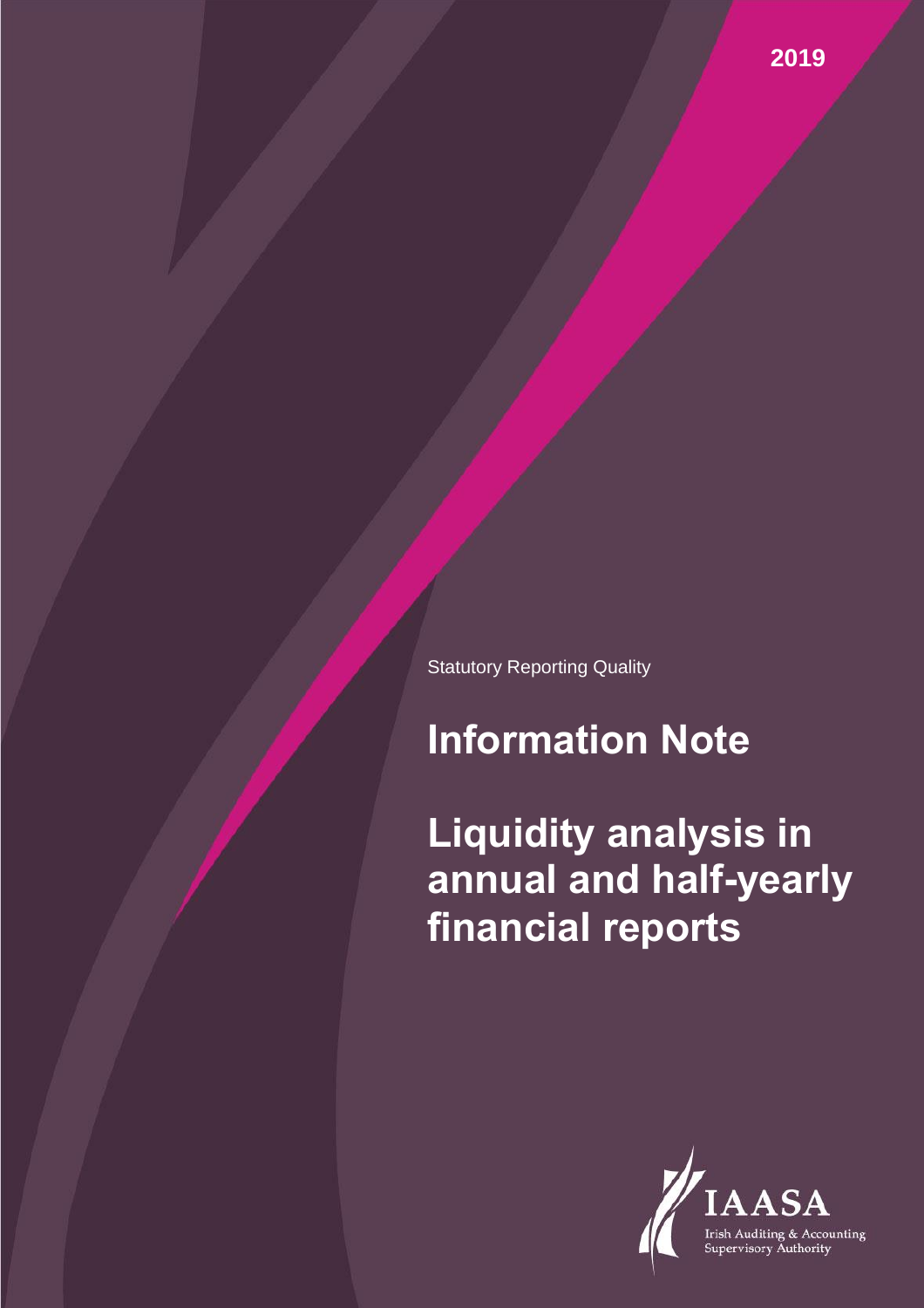## **MISSION**

**To contribute to Ireland having a strong regulatory environment in which to do business by supervising and promoting high quality financial reporting, auditing and effective regulation of the accounting profession in the public interest**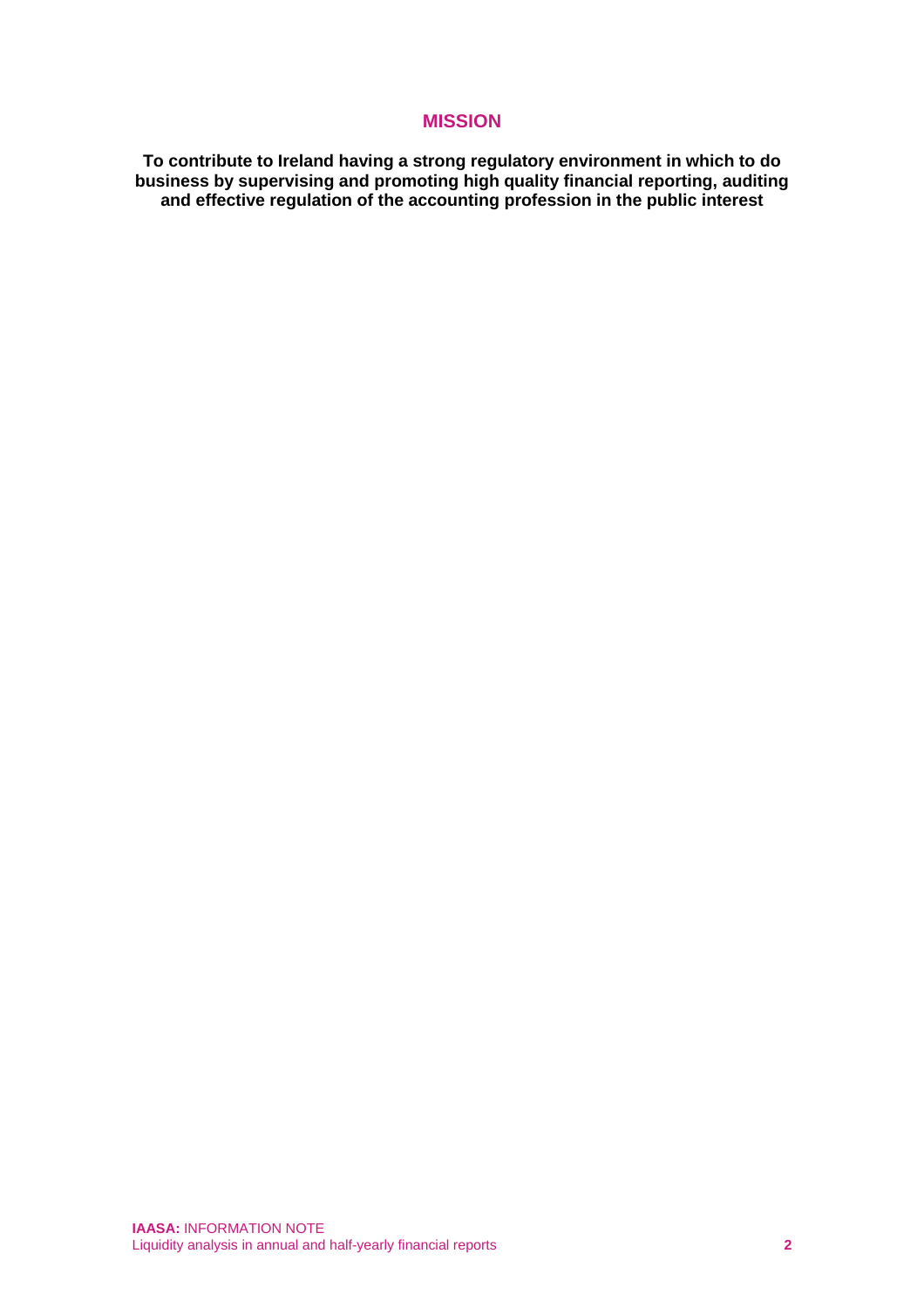## **INFORMATION NOTE**

#### **LIQUIDITY ANALYSIS IN ANNUAL AND HALF-YEARLY FINANCIAL REPORTS**

#### **1. Purpose of this Information Note**

The purpose of this Information Note is to remind management and those charged with governance of the requirements in IFRS to disclose higher quality liquidity risk analysis in annual and half-yearly financial reports and, thereby, to contribute to the provision of useful financial information to users of those reports.

#### **2. Introduction**

Liquidity risk is defined in Appendix A of IFRS 7 *Financial Instruments: Disclosures* as:

'*The risk that an entity will encounter difficulty in meeting obligations associated with financial liabilities that are settled by delivering cash or another financial assets.*'

Liquidity risk tables and the related liquidity risk disclosures (i.e. liquidity risk analysis) is a key metric for many users of financial statements. Liquidity risk analysis is essential information that enables users of the financial statements to gain an understanding of the timing of cash flows and changes therein that is associated with financial liabilities.

This Information Note is focused on a maturity analysis for non‑derivative financial liabilities.

#### **3. Liquidity risk reporting requirements**

Paragraph 39 of IFRS 7 requires that an issuer shall disclose:

- ' *(a) a maturity analysis for non-derivative financial liabilities (including issued financial guarantee contracts) that shows the remaining contractual maturities;*
	- *(b) a maturity analysis for derivative financial liabilities. The maturity analysis shall include the remaining contractual maturities for those derivative financial liabilities for which contractual maturities are essential for an understanding of the timing of the cash flows (see paragraph B11B); and*
	- *(c) a description of how it manages the liquidity risk inherent in (a) and (b).*'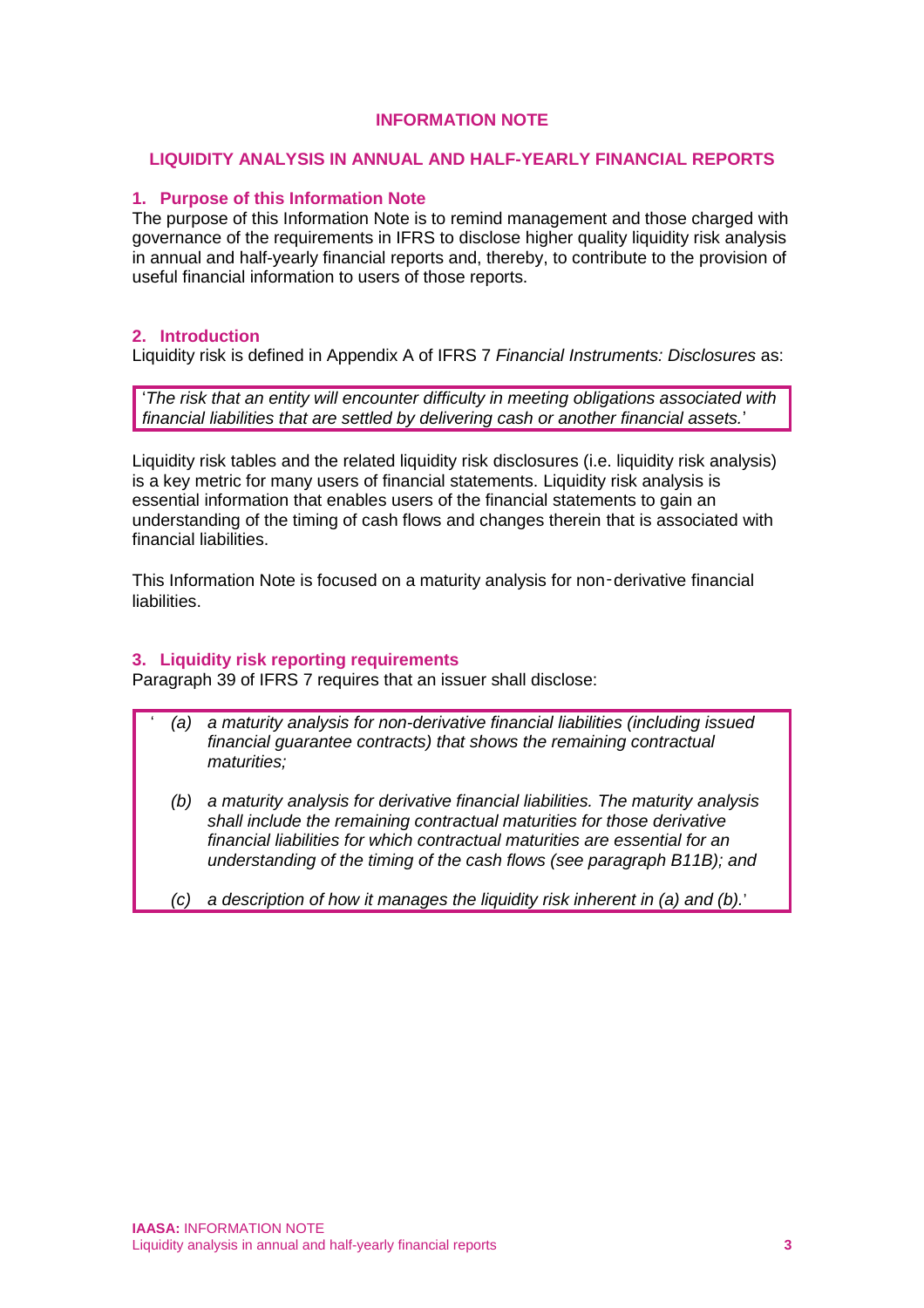#### IFRS 7.BC57 states that:

'*The Board decided to require disclosure of a maturity analysis for financial liabilities showing the remaining earliest* [bold emphasis added] *contractual maturities (paragraph 39(a) and paragraphs B11 – B16 of Appendix B).Liquidity risk, i.e. the risk that the entity will encounter difficulty in meeting commitments associated with financial liabilities, arises because of the possibility (which may often be remote) that the entity could be required to pay its liabilities earlier than expected. The Board decided to require disclosure based on the earliest contractual maturity date because this disclosure shows a worst case scenario* [bold emphasis added].'

IFRS 7.B10A to B11F and Illustrative Guidance paragraph IG31A are also relevant in this regard.

#### **4. Evaluation of the level of compliance by issuers**

In the course of our examination of the financial reports of financial institutions and debt issuers in recent years, we have raised matters regarding the presentation of the liquidity risk analysis of financial liabilities (i.e. quantitative and qualitative information). We have observed a varied level of compliance with the disclosure requirements of IFRS 7.39. However, we are disappointed to have detected recurring errors and noncompliance linked to the liquidity analysis disclosed by certain issuers.

It is a matter of concern to us that a cohort of issuers has disclosed liquidity analysis of non-derivative financial liabilities that, to varying degrees, limit users' understanding of liquidity risks and changes therein.

We have noted that the most common areas of non-compliance of liquidity risk reporting typically include one or more of the following:

- (a) liabilities are not presented by the **earliest** contractual maturity date in which the entity can be required to pay (IFRS 7.BC11 refers) and are sometimes prepared on a best case scenario (i.e. the **latest** payment date);
- (b) the omission of selected non-derivative financial liabilities from the liquidity tables;
- (c) presentation of too few time bands and inappropriate aggregation of time bands that limits the usefulness of the liquidity analysis;
- (d) time bands for financial liabilities maturities presented in the liquidity risk analysis table being inconsistent with cash flow patterns observed in the Statement of Cash Flows;
- (e) material restatement of comparative amounts in liquidity analysis tables without the explanation and disclosure required (i.e. IAS 1.41 and IAS 8.49 refer); and
- (f) boilerplate description as to how the entity manages the liquidity risk or omission of same.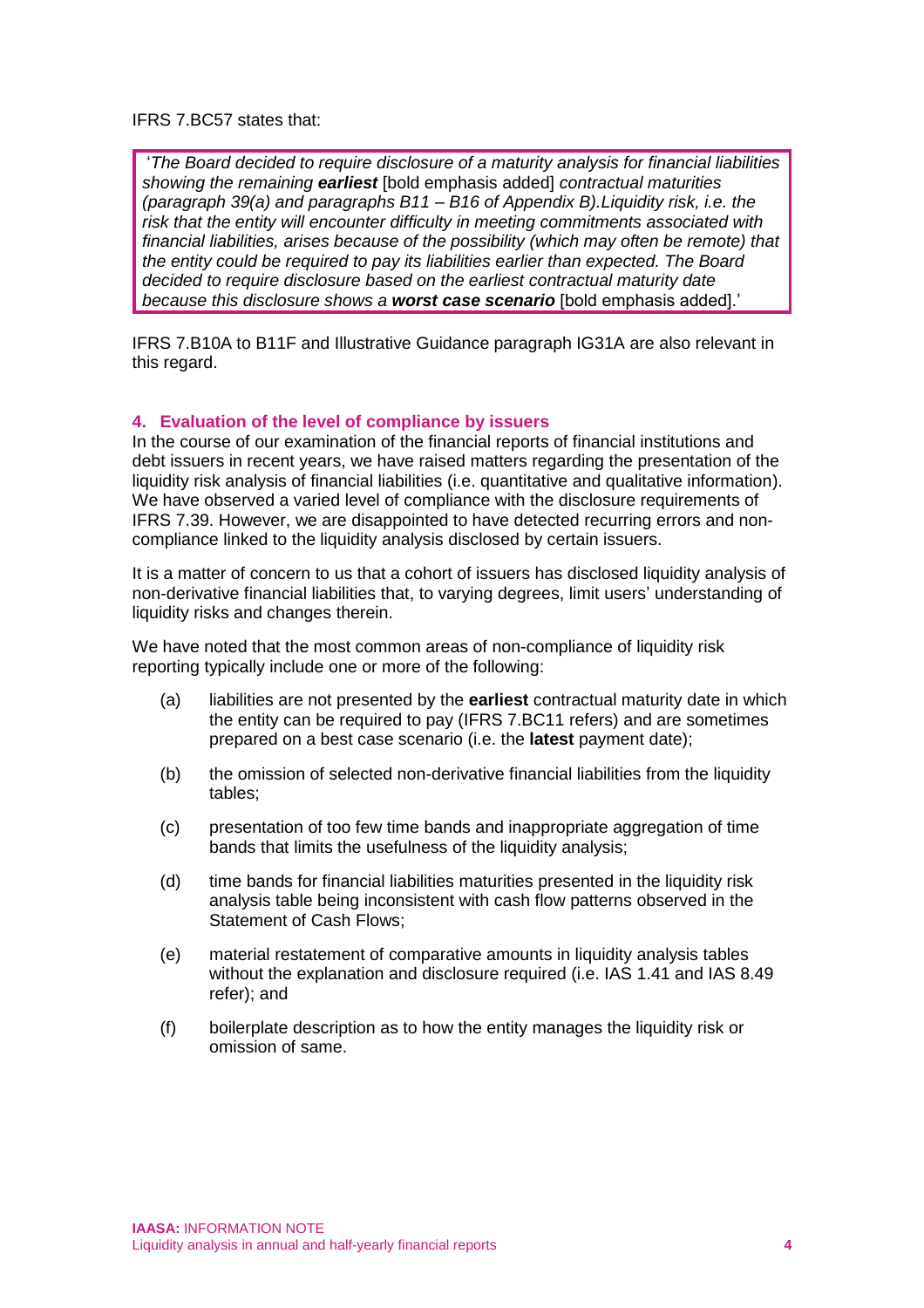#### **5. Key messages to issuers**

Liquidity analysis disclosure is a significant disclosure in the financial statements of issuers and particularly those of financial institutions and debt issuers.

We remind management and those charged with governance to exercise closer scrutiny in the preparation and review of liquidity risk analysis disclosures in the preparation of future financial statements.

Liquidity risk analysis should:

- (a) disclose a maturity analysis for financial liabilities showing the remaining earliest contractual maturities;
- (b) use an appropriate number of time bands;
- (c) avoid boilerplate disclosures; and
- (d) enable users of the financial statements to gain an understanding of the timing of cash flows and changes therein that is associated with financial liabilities.

We will continue to monitor issuers' disclosure of liquidity risk analysis as part of our on-going cycle of examinations.

#### **DISCLAIMER**

Whilst every effort has been made to ensure the accuracy of the information contained in this document, IAASA accepts no responsibility or liability howsoever arising from any errors, inaccuracies, or omissions occurring. IAASA reserves the right to take action, or refrain from taking action, which may or may not be in accordance with this document